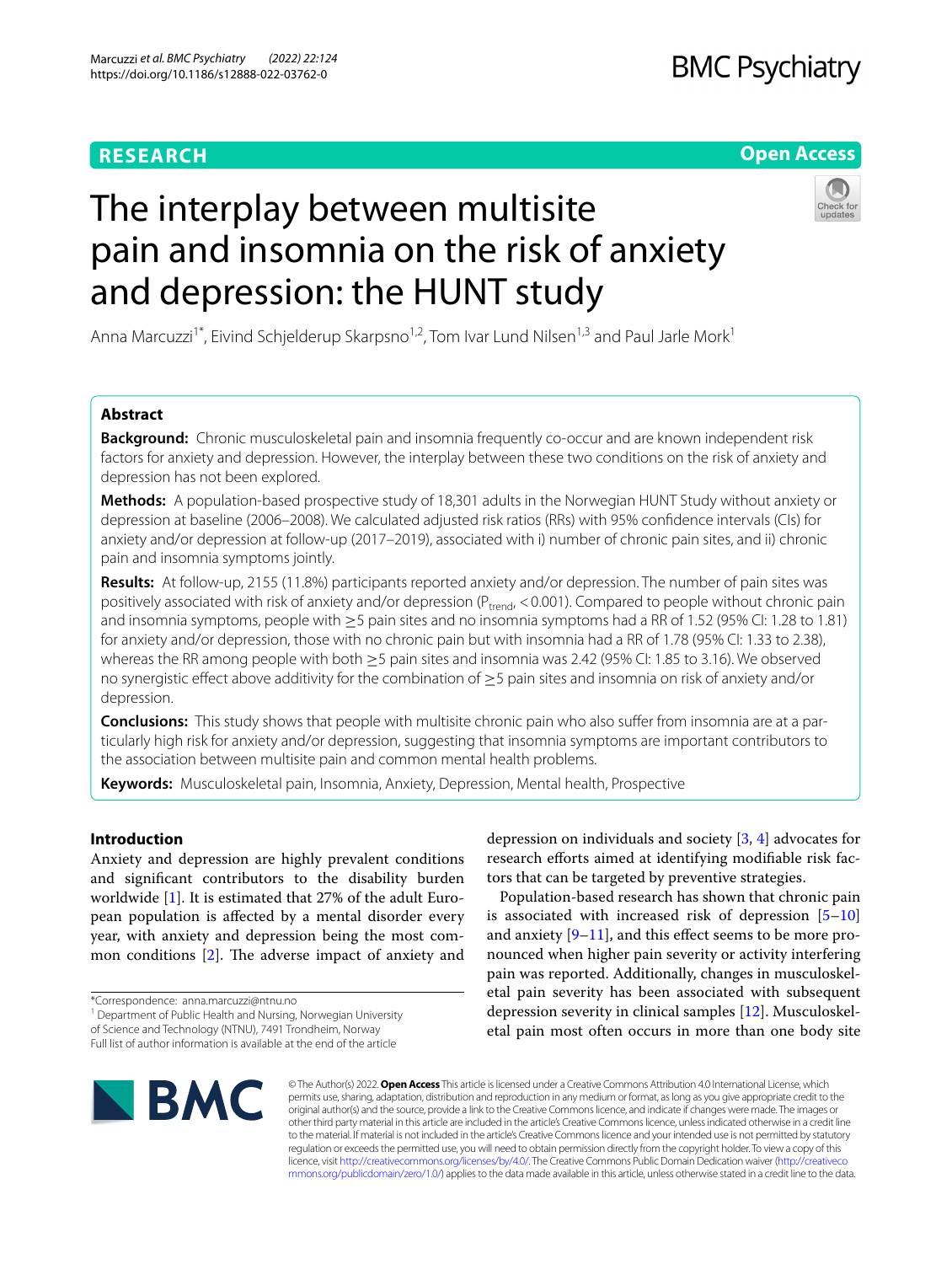[[13\]](#page-8-8), and pain at multiple sites is shown to be a marker of poor pain-related health outcomes [\[14\]](#page-8-9). One study found a positive association between the number of pain sites and the onset of anxiety and depression [[11](#page-8-6)], suggesting that multisite pain is also an important risk factor for mental health problems.

Moreover, it is well established that insomnia is a strong risk factor for anxiety and depression [[15](#page-8-10), [16](#page-8-11)]. Insomnia symptoms are frequent in people with musculoskeletal pain [[17–](#page-8-12)[19\]](#page-8-13) and these conditions appear to be bi-directionally related, where pain increases the risk of insomnia  $[20]$  $[20]$  and vice versa  $[21]$  $[21]$ . The pathways linking insomnia and musculoskeletal pain with mood disorders are thought to be complex and include altered immune responses [\[22–](#page-8-16)[25\]](#page-8-17), neurobiological changes such as dysregulations in monoamine levels [\[26](#page-8-18)], alteration in brain regions involved in emotional processing [\[27\]](#page-8-19), as well as psychological stressors such as perceived stress, loss of control, maladaptive coping, and social support [\[28](#page-8-20)]. Thus, musculoskeletal pain and insomnia are interrelated, and it is conceivable that people who sufer from both conditions may have a particularly high risk of anxiety and depression. However, the efect of this interplay between chronic musculoskeletal pain and insomnia on the risk of anxiety and depression is not known.

The aim of the current study is therefore to examine the prospective association between number of chronic musculoskeletal pain sites and the risk of anxiety and depression and to explore the potentially modifying efect of insomnia on this association. We hypothesized that insomnia symptoms may exaggerate the association between multisite pain and risk of anxiety and depression.

# **Methods**

# **Study population**

The Norwegian HUNT Study is a longitudinal population-based cohort study carried out in the Nord-Trøndelag County in Norway  $[29]$ . The current study was based on data from the third (HUNT3, 2006–2008) and fourth (HUNT4, 2017–2019) surveys of the HUNT Study. All inhabitants aged 20years or more residing in Nord-Trøndelag county in Norway were invited to participate in the HUNT Study. Of 93,860 eligible participants in HUNT3, 50,807 (54%) accepted the invitation to participate, while in HUNT4, a total of 103,736 participants were invited, and 56,078 (54%) accepted the invitation. A detailed description of participation rates, questionnaires, and clinical examinations can be found at [https://www.ntnu.](https://www.ntnu.edu/hunt) [edu/hunt.](https://www.ntnu.edu/hunt)

For this prospective study we selected the 33,819 people who participated at both baseline in 2006–2008 (HUNT3) and follow-up in 2017–2019 (HUNT4). Of these, we excluded 6628 people who had incomplete information about depression and/or anxiety, musculoskeletal pain, and insomnia at baseline. Furthermore, we excluded 4665 people who reported anxiety and/or depression at baseline. Of the remaining 22,526 participants, 18,301 had complete information about depression and anxiety at follow-up in 2017–2019 and were included in the analysis.

#### **Chronic musculoskeletal pain**

The Standardised Nordic Questionnaire [\[30\]](#page-8-22) was used to retrieve information about musculoskeletal pain. Participants who reported having chronic musculoskeletal pain ticking 'yes' on the following question "During the last year, have you had pain and/or stifness in muscles or joints that lasted for at least 3 consecutive months?" were asked to indicate the afected body area(s), i.e., neck, shoulders, upper back, elbows, low back, hips, wrists/ hands, knees, and ankles/feet. Participants were categorised based on the number of pain sites, regardless of the pain location, as 'no chronic pain', '1-2 pain sites', '3-4 pain sites' and  $\geq 5$  pain sites.' These categories were adapted based on the classifcation of pain reported in Coggon et al.  $[13]$  $[13]$  to distinguish between limited pain (i.e.,  $1-2$ pain sites) and extensive pain (i.e.,  $\geq$ 5 pain sites).

## **Insomnia symptoms**

Insomnia symptoms were assessed by four questions which are part of the sleep related questions in HUNT  $(SHUNT-Q)$  [[31](#page-8-23)]: 1) "How often during the last 3 months have you had difficulty falling asleep at night?", 2) "How often during the last 3 months have you woken up repeatedly during the night?", 3) "How often during the last 3 months have you woken up too early and could not get back to sleep?" and 4) "How often during the last 3 months have you felt sleepy during the day?" with three response options 'never/seldom', 'sometimes' and 'several times a week'. These self-reported questions have shown acceptable validity with kappa values ranging from 0.35 to 0.44 when compared with interviews performed by clinician [[31](#page-8-23)]. In addition, participants were classifed with insomnia if they answered 'several times a week' for at least one of questions 1–3 *and* 'several times a week' for question 4. This classification approximates insomnia diagnosis according to the current international classifcation of sleep disorders (ICSD-3) [\[32\]](#page-8-24). Participants who did not fulfll the insomnia diagnostic classifcation, but who reported any insomnia symptoms, i.e., answered 'several times a week' to at least one of questions 1–3 *or* question 4, were classifed as having sub-threshold insomnia.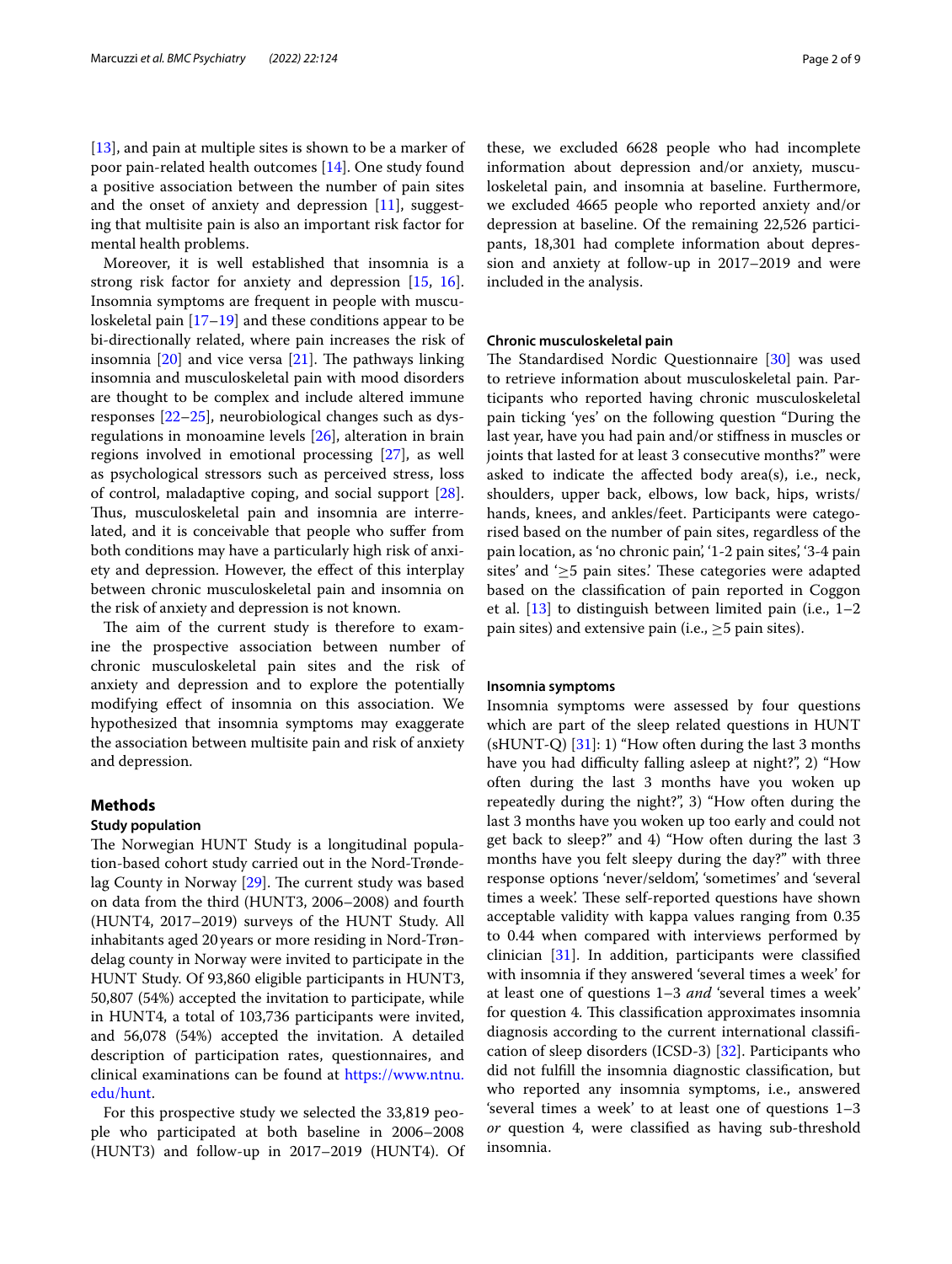# **Anxiety and depression**

The Hospital Anxiety and Depression Scale (HADS) is a self-reported scale encompassing 14 items scored on a 4-point Likert scale, of which 7 items assess depression (HADS-D) and 7 items assess anxiety (HADS-A). Scores for each subscale range from 0 to 21 with higher scores indicating higher depression and anxiety levels. A cutoff score of  $>8$  for each subscale was chosen to indicate the presence of depression or anxiety, respectively [\[33](#page-8-25)]. We reported three outcomes: anxiety and/or depression defined by a score of at least  $\geq 8$  on either scale; anxiety defined by HADS-A score  $\geq$ 8; depression defined by HADS-D score≥8. Additionally, the anxiety *and* depression outcome defned by a score of at least ≥8 on both scales was used in an exploratory analysis.

### **Assessment of covariate variables**

All possible confounders were assessed at baseline (HUNT3, 2006–2008). Body mass index (BMI) was calculated as weight divided by the square of height (kg/ m<sup>2</sup>) using standardized measurements of height (to the nearest centimeter) and weight (to the nearest half kilogram) from the clinical examination. Leisure time physical activity was assessed by three questions on frequency  $(0, <1, 1, 2-3$  and  $\geq 4$  times per week), duration  $(<15,$ 15–30, 31–60 and>60min) and intensity (light, moderate, vigorous) of physical exercise per week [[34\]](#page-8-26). Participants who reported exercising less than once a week were categorized as inactive. For participants who reported exercising at least once a week, a summary score was constructed by giving equal weight to each measure of frequency, duration, and intensity according to the following equation:  $1/5$  x frequency +  $1/4$  x duration +  $1/3$ x intensity  $[35]$ . The resulting summary scores ranged from 1.18 to 3.00 and cutoff values of 1.63 and 2.02 were derived based on its distribution. Participants were then classified into 3 exercise groups: low activity  $(\leq 1.63)$ , moderate activity (1.64–2.02) and high activity ( $\geq$ 2.02). Smoking status was assessed by several questions related to current and past cigarette smoking and categorized as: 'never smoked', 'former or occasional smoker' and 'current smoker'. Alcohol consumption was assessed by the CAGE (Cut down, Annoyed, Guilty, Eye-opener) ques-tionnaire [[36](#page-8-28)] using a cutoff score  $\geq$  2 to indicate possible alcohol abuse. To assess comorbid conditions participants were asked about current and previous disease (cardiovascular disease, diabetes, cancer, rheumatic disease, or degenerative joint disease).

## **Statistical analysis**

A modifed Poisson regression model was used to estimate risk ratios (RR) with 95% confdence intervals (CIs) for anxiety and depression, predominant anxiety, and predominant depression at follow-up in 2017–2019, associated with chronic musculoskeletal pain at baseline in 2006–2008. All CIs were estimated using robust variance. People without chronic musculoskeletal pain were used as reference group for all analyses. *P*-values from test of linear trend  $(P_{trend})$  were obtained from analyses treating number of pain sites as an ordinal variable in the regression model. All associations were adjusted for age (continuous), gender (women, men), BMI (continuous), leisure time physical activity (inactive, low, moderate, high), alcohol consumption (no alcohol abuse, possible alcohol abuse), smoking (never, former, current smoker). BMI (0.1%), physical activity (1.9%), smoking (2%), alcohol consumption (10.8%) and comorbidities (4.1%) had missing data which were imputed (20 imputations) using all variables in the main analysis as predictors in the imputation model.

To estimate the joint efect of chronic musculoskeletal pain and insomnia symptoms on the risk of mental health problems at follow-up, people without chronic musculoskeletal pain and no insomnia symptoms were used as the reference group. Anxiety and/or depression combined was used as outcome in this analysis. Due to the limited number of cases, the other outcomes were reported only for the main analysis. The relative excess risk due to interaction (RERI) was calculated to investigate the potential efect modifcation between the variables as departure from additive effect. This was calculated along with 95% CIs using the following equation:  $RR_{\text{in somnia and }\geq 5 \text{ pain sites}}$  $RR_{no}$  insomnia and > 5 pain sites  $-RR_{insomnia}$  and pain-free  $+1$  [[37\]](#page-8-29). A RERI >0 indicates a synergistic efect beyond an additive effect.

We performed two supplementary analyses to assess the infuence of potential bias due to reverse causation. First, we repeated the main analyses excluding people who reported having ever sought help for any mental health problem. Second, we excluded people who reported strong or very strong physical pain over the last month within the group without chronic musculoskeletal pain. In this latter analysis, we aimed to exclude people who could have developed chronic pain following an acute pain episode and thereby infuenced the estimated risk of anxiety and depression at follow-up despite being classifed without chronic pain at baseline. Additionally, we excluded people who reported fbromyalgia as a greater proportion of these people are expected to report ≥5 pain sites. Moreover, fbromyalgia is commonly characterized by sleep problems, which might potentially infuence the estimates of the joint efect of pain and insomnia on the risk of anxiety and depression. Finally, we repeated the main analyses adjusting for chronic conditions that may confound the association between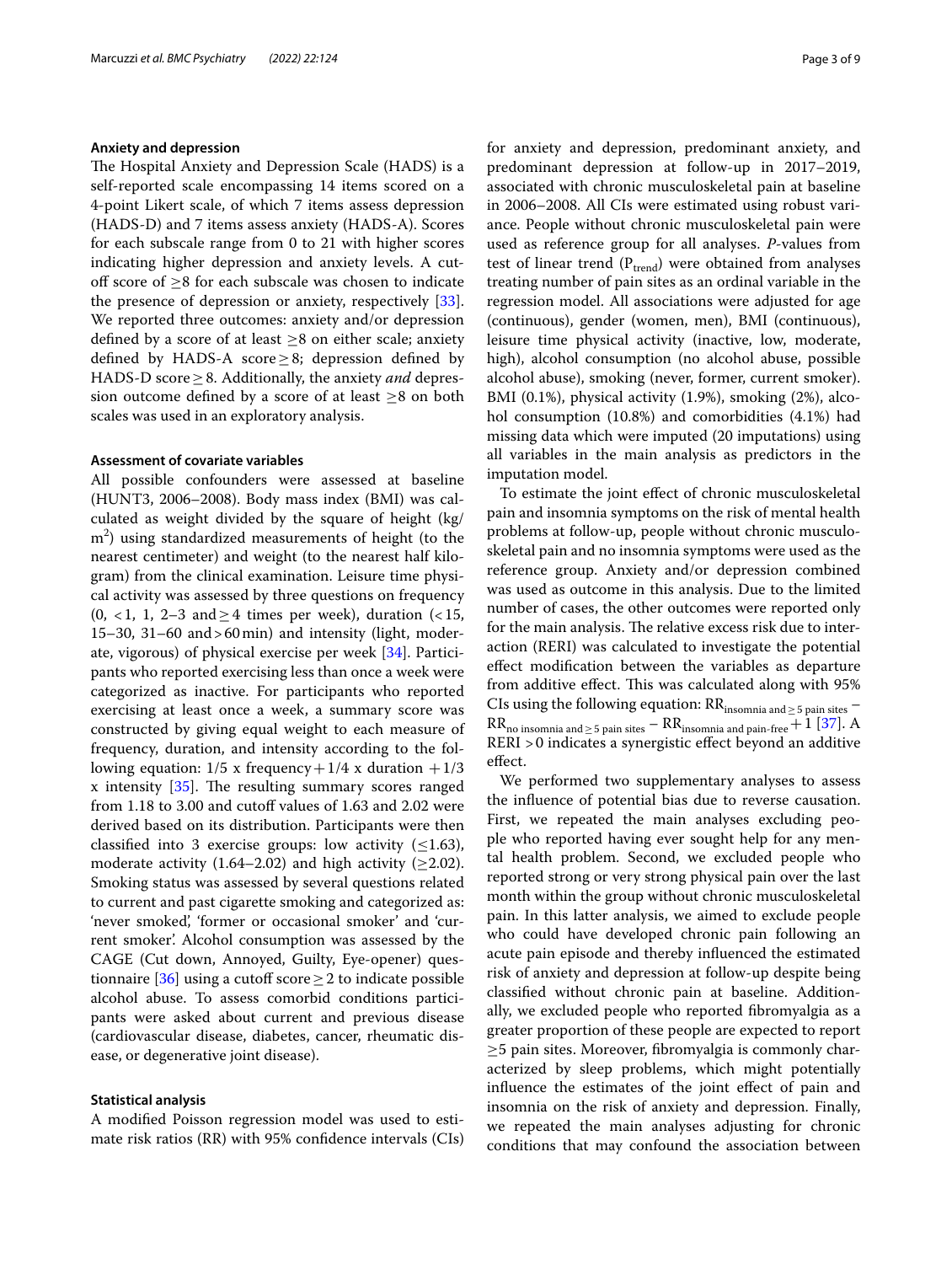chronic pain, insomnia and anxiety and depression (i.e., cardiovascular disease, diabetes, cancer, rheumatic disease, or degenerative joint disease). These factors were not part of the main analysis since they could potentially induce collider bias.

All statistical analyses were performed using Stata for Windows, version 16.0 (StataCorp LP, College Station, Texas).

# **Results**

Table [1](#page-3-0) presents baseline characteristics of the study population, stratifed by number of musculoskeletal pain sites. The proportion of participants reporting any chronic pain at baseline was 48.7%. Among them, 46.6% reported 1–2 pain sites, 32.1% reported 3–4 pain sites, and 21.2% reported  $\geq$ 5 pain sites. At follow-up, 2155 (11.8%) participants reported anxiety and/or depression. Of these, 1615 (8.8%) reported anxiety and 926 (5.1%) reported depression. The number of participants reporting both anxiety and depression was 386.

Table [2](#page-4-0) shows the association between the number of chronic pain sites and the risk of anxiety and/or depression at follow-up. Compared to the reference group of people without chronic pain, those who reported 1–2 pain sites, 3–4 pain sites and  $\geq$  5 pain sites had RRs for anxiety and/or depression of 1.13 (95% CI: 1.02 to 1.25), 1.34 (95% CI: 1.19 to 1.50) and 1.54 (95% CI: 1.36 to 1.75), respectively ( $P_{trend}$ , <0.001). When examining anxiety and depression separately, people with chronic pain at 1–2 pain sites, 3–4 pain sites and ≥ 5 pain sites had RRs for anxiety of 1.13 (95% CI: 1.00 to 1.28), 1.38 (95% CI: 1.21 to 1.57) and 1.60 (95% CI: 1.38 to 1.85), respectively. The corresponding RRs for depression were 1.30 (95% CI: 1.11 to 1.52), 1.29 (95% CI: 1.08 to 1.54) and 1.45 (95% CI: 1.18 to 1.76). Finally, for the exploratory analysis on anxiety *and* depression outcome, people with chronic pain at 1–2 pain sites, 3–4 pain sites and≥5 pain sites had RRs of 1.54 (95% CI: 1.21 to 1.96), 1.34 (95% CI: 1.00 to 1.79) and 1.41 (95% CI: 1.01 to 1.97) compared to the reference group of people without chronic pain.

Table [3](#page-5-0) shows the joint efect of number of pain sites and insomnia symptoms on the risk of anxiety and/or depression at follow up. Compared to the reference group of people without chronic pain and insomnia symptoms, people with chronic pain at  $\geq$ 5 pain sites had a RR of 2.42 (95% CI: 1.85 to 3.16) if they had insomnia, a RR of 1.81 (95% CI: 1.51 to 2.17) if they reported subthreshold insomnia, and a RR of 1.52 (95% CI: 1.28 to 1.81) if they reported no insomnia symptoms. Those who reported insomnia, but no chronic pain had an RR of 1.78 (95% CI: 1.33–2.38). There was no evidence for a synergistic effect above additivity for the combination of chronic pain at ≥5 pain sites and insomnia (based on ICSD-3) on risk of anxiety and/or depression ( $RERI = 0.09$ ; 95% CI:  $-0.11$  to 0.29).

## **Supplementary analyses**

First, analyses excluding people who reported to have sought help for any mental health problems at baseline attenuated the strength of the associations by  $\sim$  10–15%

<span id="page-3-0"></span>**Table 1** Baseline characteristics of the study population stratifed by number of chronic musculoskeletal pain sites

| <b>Variables</b>                              | No chronic pain     | Number of chronic pain sites |                     |                     |
|-----------------------------------------------|---------------------|------------------------------|---------------------|---------------------|
|                                               |                     | 1-2 pain sites               | 3-4 pain sites      | $\geq$ 5 pain sites |
| Participants, no.                             | 9380                | 4161                         | 2865                | 1895                |
| Age, mean (SD) [range], years                 | 50.2 (13.6) [19-89] | 52.9 (12.5) [19-87]          | 54.4 (11.7) [19-85] | 56.2 (10.5) [21-90] |
| Females, % (no.)                              | 53.4 (5011)         | 53.6 (2231)                  | 65.9 (1888)         | 74.1 (1404)         |
| Body mass index, mean (SD), kg/m <sup>2</sup> | 26.6(4.0)           | 27.1(4.1)                    | 27.8(4.4)           | 28.3(4.6)           |
| Inactive, $%$ (no.) $a$                       | 16.1(1.514)         | 17.8 (740)                   | 17.4 (500)          | 18.9 (358)          |
| Insomnia, $%$ (no.) $b$                       | 2.4(230)            | 3.5(146)                     | 7.1(205)            | 11.0(210)           |
| Current smoker, % (no.)                       | 10.8(1.011)         | 13.1 (544)                   | 15.5 (444)          | 19.0 (360)          |
| Possible alcohol abuse, % (no.) <sup>c</sup>  | 6.7(625)            | 6.8(285)                     | 5.9(168)            | 5.2(98)             |
| Comorbid conditions, % (no.) <sup>d</sup>     | 14.3 (1344)         | 25.9 (1078)                  | 37.8 (1082)         | 58.6 (1110)         |
| Cardiovascular disease, % (no.)               | 6.1(574)            | 7.4 (307)                    | 8.7(250)            | 11.9(226)           |
| Diabetes, % (no.)                             | 2.7(256)            | 3.0(125)                     | 3.8(110)            | 5.8 (110)           |
| Rheumatic/degenerative joint disease, % (no.) | 4.1(380)            | 15.7 (653)                   | 27.4 (784)          | 46.0 (871)          |
| Cancer, % (no.)                               | 3.8 (358)           | 4.6 (190)                    | 5.4 (154)           | 6.4(122)            |

*SD* standard deviation

<sup>a</sup> Physical activity less than once per week; <sup>b</sup>At least one nighttime insomnia symptom ('difficulty falling asleep', 'difficulty maintaining sleep', or 'waking up too early') accompanied by daytime sleepiness; <sup>c</sup>Score≥2 on the CAGE questionnaire; <sup>d</sup>Any of the following: cardiovascular disease, diabetes, cancer, rheumatic disease, degenerative joint disease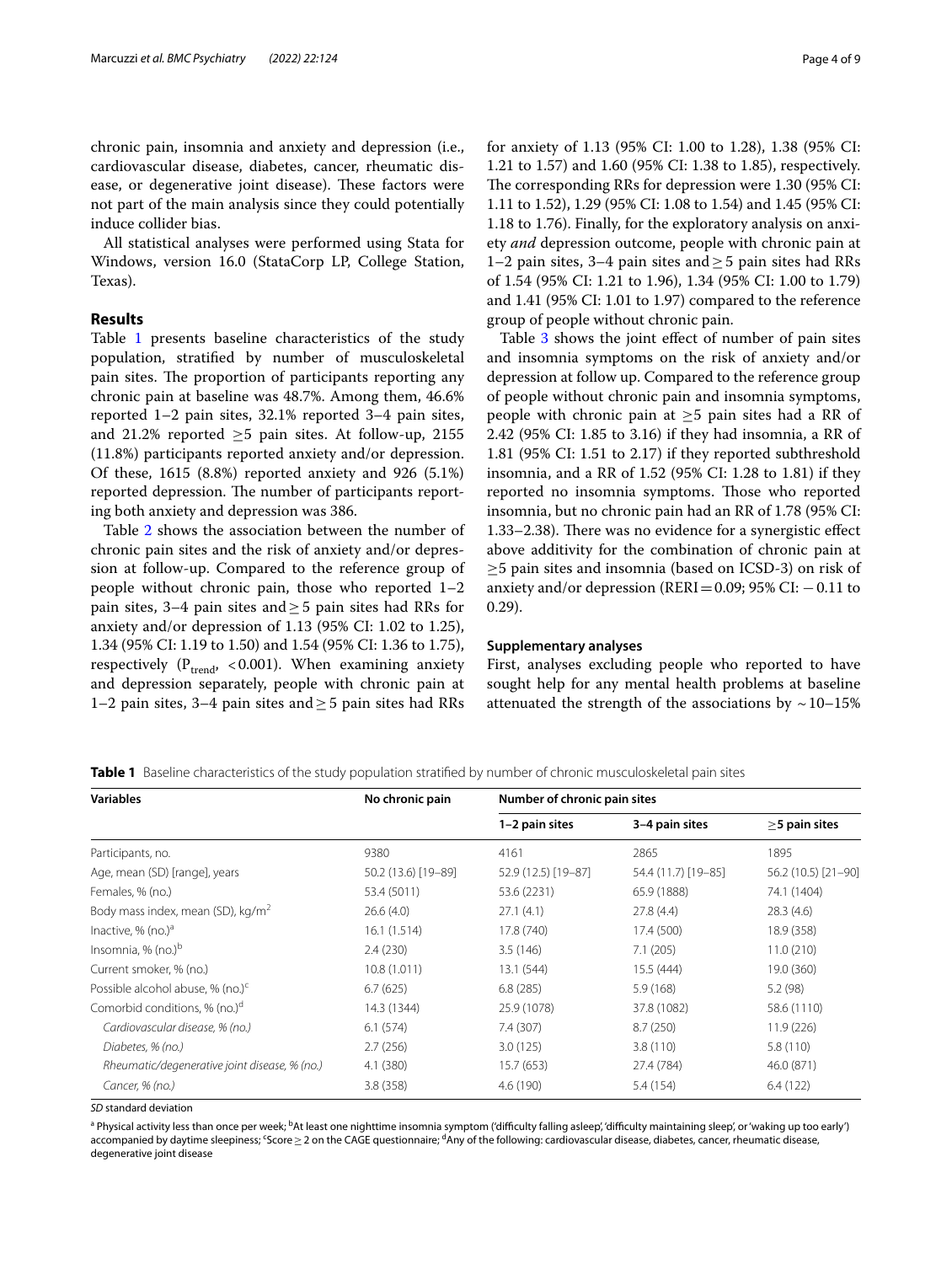<span id="page-4-0"></span>

|                                                                                                                                                                                                                                                                                             | Anxiety and/or depression <sup>a</sup> |                 |                                     |                                             | Anxiety <sup>b</sup> |                                     |                                            | Depression <sup>c</sup> |                                     |                                                  |
|---------------------------------------------------------------------------------------------------------------------------------------------------------------------------------------------------------------------------------------------------------------------------------------------|----------------------------------------|-----------------|-------------------------------------|---------------------------------------------|----------------------|-------------------------------------|--------------------------------------------|-------------------------|-------------------------------------|--------------------------------------------------|
| Chronic pain variables                                                                                                                                                                                                                                                                      | No. of persons                         | No. of cases    | adjusted<br>RR <sup>d</sup><br>Age- | Multi-adjusted,<br>RR <sup>e</sup> (95% CI) | No. of cases         | adjusted<br>RR <sup>d</sup><br>Age- | Multi-adjusted<br>RR <sup>e</sup> (95% Cl) | No. of cases            | adjusted<br>RR <sup>d</sup><br>Age- | adjusted RR <sup>e</sup><br>$(95%$ Cl)<br>Multi- |
| Vo chronic pain                                                                                                                                                                                                                                                                             | 9380                                   | 962             |                                     | 1.00 (reference)                            | 730                  |                                     | 1.00 (reference)                           | 394                     | 001                                 | 1.00 (reference)                                 |
| 1-2 pain sites                                                                                                                                                                                                                                                                              | 4161                                   | 482             | $\frac{4}{11}$                      | $1.13(1.02 - 1.25)$                         | 352                  | $\frac{4}{1}$                       | $1.13(1.00 - 1.28)$                        | 240                     | $\approx$                           | $1.30(1.11 - 1.52)$                              |
| 3-4 pain sites                                                                                                                                                                                                                                                                              | 2865                                   | 401             | 1.39                                | $1.34(1.19 - 1.50)$                         | 302                  | $\frac{47}{1}$                      | $1.38(1.21 - 1.57)$                        | 166                     | $\frac{30}{2}$                      | $.29(1.08 - 1.54)$                               |
| >5 pain sites                                                                                                                                                                                                                                                                               | 1895                                   | $\frac{8}{210}$ | j.<br>R                             | $1.54(1.36 - 1.75)$                         | 231                  | 1.76                                | $1.60(1.38 - 1.85)$                        | 126                     | 45                                  | $.45(1.18 - 1.76)$                               |
| CI confidence interval, RR risk ratio                                                                                                                                                                                                                                                       |                                        |                 |                                     |                                             |                      |                                     |                                            |                         |                                     |                                                  |
| A-SOAH Vue bur 8 ≤ G-SOAH-SOAH Vie 8 and 9 A-SOAH-SOAH is ≤ C-SOAH io 20 S-SOAH io 3 A-SOAH i                                                                                                                                                                                               |                                        |                 |                                     |                                             |                      |                                     |                                            |                         |                                     |                                                  |
| <sup>d</sup> Adjusted for age (continuous)                                                                                                                                                                                                                                                  |                                        |                 |                                     |                                             |                      |                                     |                                            |                         |                                     |                                                  |
| "Multi-adjusted for age (continuous), sex (women, men), body mass index (continuous), smoking (never, former or occasional, current), alcohol consumption (no alcohol abuse, possible alcohol abuse), physical activity<br>level (inactive, low activity, moderate activity, high activity) |                                        |                 |                                     |                                             |                      |                                     |                                            |                         |                                     |                                                  |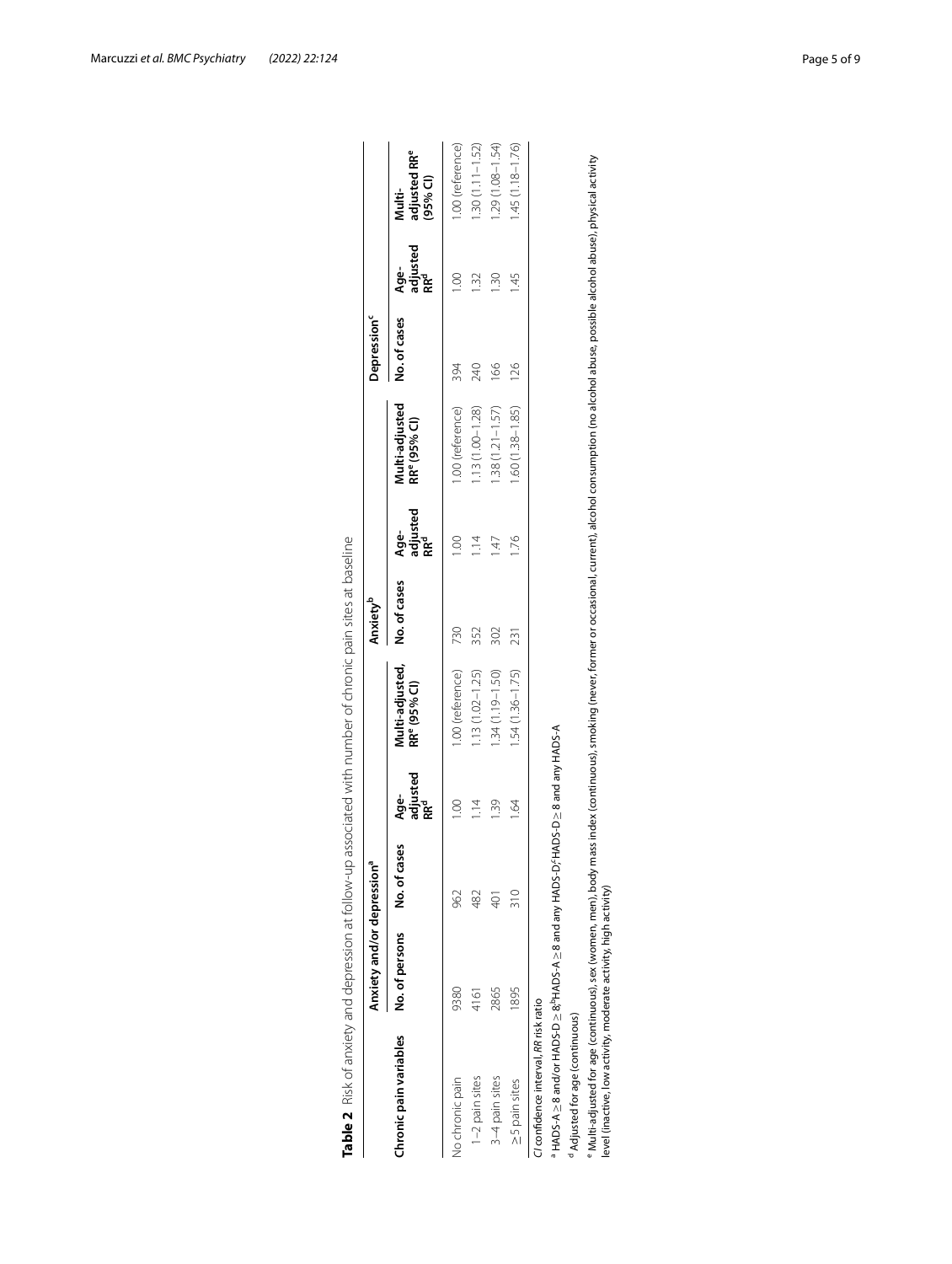<span id="page-5-0"></span>

|                                       | No insomnia symptoms                                                                                                                                                                                                                                                                              |               |                |                                                            | Sub-threshold insomnia <sup>a</sup> |               |                |                                                           | Insomnia (ICSD-3) <sup>p</sup>   |                |      |                                                           |
|---------------------------------------|---------------------------------------------------------------------------------------------------------------------------------------------------------------------------------------------------------------------------------------------------------------------------------------------------|---------------|----------------|------------------------------------------------------------|-------------------------------------|---------------|----------------|-----------------------------------------------------------|----------------------------------|----------------|------|-----------------------------------------------------------|
| Chronic pain<br>variables             | No. of persons No. of cases Age-                                                                                                                                                                                                                                                                  |               | adjusted<br>E  | adjusted, RR <sup>c</sup><br>(95% <sub>1</sub> )<br>Multi- | No. of persons No. of cases Age-    |               | Æ              | adjusted adjusted RR <sup>c</sup><br>$(95%$ CI)<br>Multi- | No. of persons No. of cases Age- |                | æ    | adjusted adjusted RR <sup>c</sup><br>$(95%$ CI)<br>Multi- |
| Vo chronic pain 7653                  |                                                                                                                                                                                                                                                                                                   | 703           | $\frac{0}{0}$  | 1.00 (reference) 1497                                      |                                     | 219           | $\frac{60}{1}$ | $1.57(1.36 - 1.81)$ 230                                   |                                  | $\overline{a}$ | 1.86 | $1.78(1.33 - 2.38)$                                       |
| 1-2 pain sites                        | 3063                                                                                                                                                                                                                                                                                              | $\frac{2}{3}$ | $\frac{2}{11}$ | 1.11 (0.98-1.26) 952                                       |                                     | $\frac{1}{4}$ | ГJ             | 1.69 (1.43-1.99) 146                                      |                                  |                | 55   | 1.48 (0.99-2.21)                                          |
| 3-4 pain sites 1826                   |                                                                                                                                                                                                                                                                                                   | 23            | 35             | $1.31(1.14 - 1.52)$ 834                                    |                                     | 136           | $\approx$      | 1.74 (1.46-2.06) 205                                      |                                  | $\overline{4}$ | 2.24 | 2.15 (1.62-2.84)                                          |
| ≥5 pain sites 968                     |                                                                                                                                                                                                                                                                                                   | 39            | $\frac{60}{5}$ | $1.52(1.28 - 1.81)$ 717                                    |                                     | 123           | $\frac{3}{2}$  | $1.81(1.51 - 2.17)$ 210                                   |                                  | 48             | 2.56 | 2.42 (1.85-3.16)                                          |
| CI confidence interval, RR risk ratio |                                                                                                                                                                                                                                                                                                   |               |                |                                                            |                                     |               |                |                                                           |                                  |                |      |                                                           |
|                                       | a At least one of the following symptoms: 'difficulty falling asleep,' difficulty maintaining sleep,' 'waking up too early,' 'daytime sleepiness'                                                                                                                                                 |               |                |                                                            |                                     |               |                |                                                           |                                  |                |      |                                                           |
|                                       | P At least one nighttime insomnia symptom ('difficulty falling asleep,' difficulty maintaining sleep', or 'waking up too early') accompanied by daytime sleepiness                                                                                                                                |               |                |                                                            |                                     |               |                |                                                           |                                  |                |      |                                                           |
|                                       | Wulti-adjusted for age (continuous), sex (women, men), body mass index (continuous), smoking (never, former or occasional, current), alcohol consumption (no alcohol abuse, possible alcohol abuse), physical activity ، والم<br>level (inactive, low activity, moderate activity, high activity) |               |                |                                                            |                                     |               |                |                                                           |                                  |                |      |                                                           |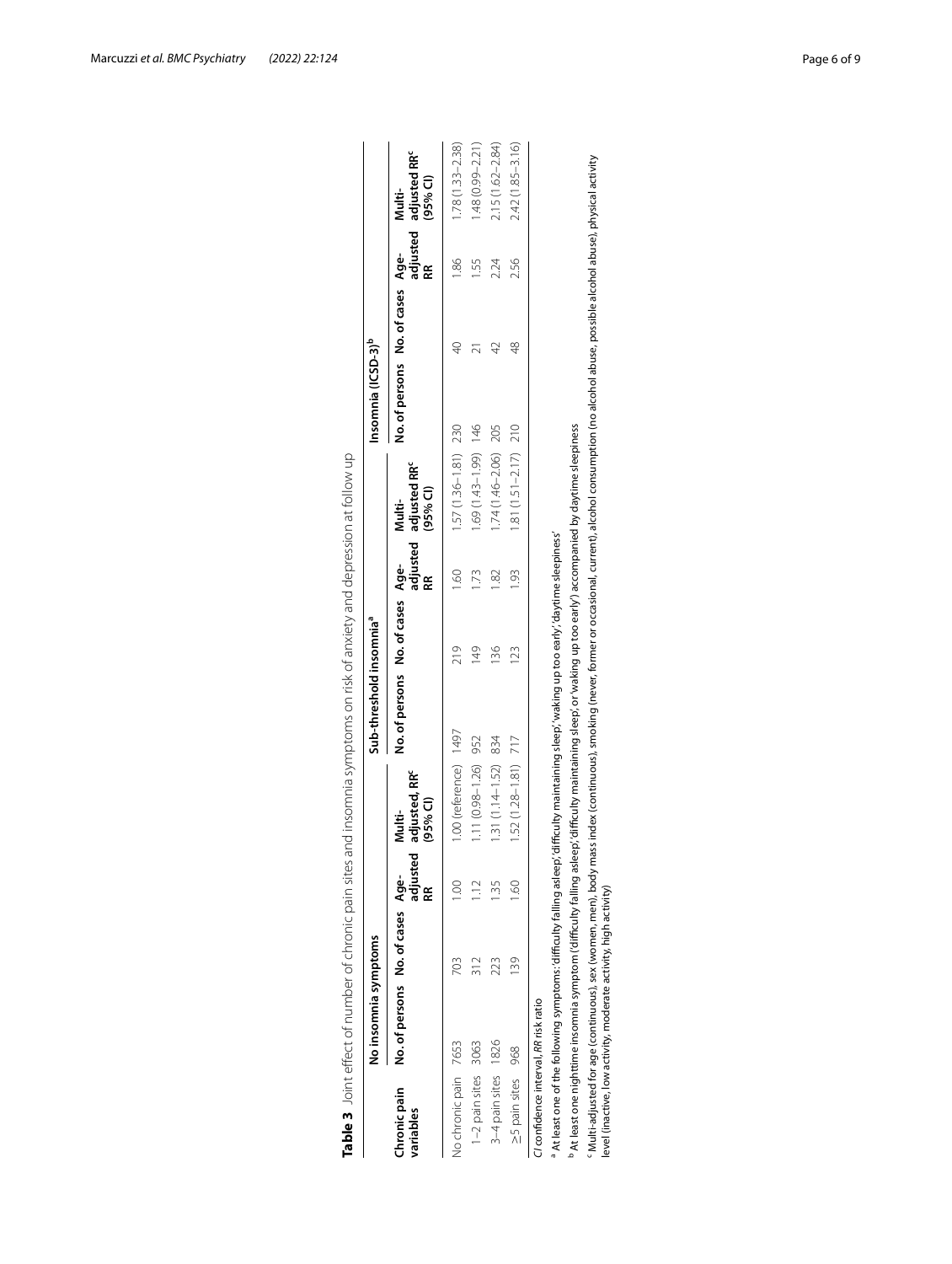compared to the main analysis. Second, excluding people in the pain-free group that reported severe physical pain over the last month at baseline had negligible infuence on the estimated associations. Similarly, excluding people with fbromyalgia had negligible infuence on the estimated associations. Finally, adjusting for comorbidities had a negligible infuence on the estimated associations ([Supplementary fle\)](#page-7-1).

# **Discussion**

Our study indicates a positive association between number of chronic musculoskeletal pain sites and risk of anxiety and depression. Further, in people with pain at multiple sites, having insomnia nearly doubles the risk of anxiety and depression compared to not reporting any insomnia symptoms. Overall, these fndings suggest that people with multisite chronic pain who also sufer from insomnia are a subgroup at particularly increased risk for developing anxiety and depression.

Previous population-based studies have reported that higher pain severity or pain interference with normal activities increase the risk of anxiety and depression  $[6, 9-11]$  $[6, 9-11]$  $[6, 9-11]$  $[6, 9-11]$ . Our finding that people with multisite chronic pain are at higher long-term risk of anxiety and depression is in line with the study by Gerrits et al. [\[11](#page-8-6)], showing a 29% increased risk of anxiety and depressive disorders among people who reported an increase in number of pain sites over a 4-year period. However, when examining the risk of both anxiety *and* depression at follow up, our data suggest that the effect is more uniform across number of pain sites. Our study also suggests that multisite chronic pain has a stronger infuence on the risk of anxiety compared to depression. People reporting  $\geq$ 5 pain sites had 60% increased risk of anxiety compared to those without chronic pain, while the corresponding increased risk for depression was 45%. It is important to note that among those reporting anxiety (i.e., HADS- $A \ge 8$ ), 24% also reported depression, and among those reporting depression (i.e.,  $HADS-D \ge 8$ ) 42% also reported anxiety. In contrast, Gerrits et al. [[11](#page-8-6)] showed a somewhat stronger association between the number of pain sites and depressive disorders compared to anxiety disorders. However, their study only counted pain sites whose pain severity or disability was reported as high, whereas the current study counted all pain sites regardless of their severity. Interestingly, deHeer et al. [\[9](#page-8-5)] showed that even low levels of pain severity were strongly associated with increased incidence of anxiety disorders, while higher levels of pain severity and pain interference were more strongly associated with mood disorders. It is therefore possible that the subgroup with multisite pain in our study included people with relatively high levels of function and this might have exerted a smaller infuence on the risk of depression. Nonetheless, our fndings show that, regardless of its severity, multisite chronic pain is a strong risk factor of poor mental health.

Sleep disturbances have been suggested as a potential pathway linking musculoskeletal pain and mental health  $[28]$  $[28]$ . This is partly supported by a prospective community-based study showing that new onset of sleep problems in people with chronic musculoskeletal pain was associated with a three-fold increased risk of depression [[38\]](#page-8-31). Although we cannot make any inference about the causal pathway that may link these conditions to the development of anxiety and depression, our results are important as they show an increased risk of anxiety and depression among people with multisite pain and concurrent insomnia. While there was no statistical evidence of a synergistic effect, we observed that people with  $\geq$ 3 chronic pain sites and insomnia had a nearly twofold increased risk of anxiety and depression compared to people without insomnia symptoms but with the same number of chronic pain sites. Notably, the risk of anxiety and depression was also heightened for people with chronic musculoskeletal pain reporting subthreshold insomnia, irrespective of the number of pain sites, compared to those without any insomnia symptoms. This fnding suggests that intervening on sleep problems in people with chronic musculoskeletal pain before they progress into an advanced insomnia disorder, might be an important strategy to reduce the incidence of anxiety and depression.

## **Strengths and limitations**

Strengths of the current study include the large population without anxiety or depression at baseline, the prospective design, and the available information on several potential confounders. Furthermore, we had enough cases to assess the association between chronic pain and risk of anxiety and depression separately, and the large sample made it possible to perform analyses of the joint efect of multisite chronic pain and insomnia. Some limitations should be considered in the interpretation of the results. Information was available on frequency of diffculty initiating and maintaining sleep during the last 3months, which approximate the ICSD-3 criteria for insomnia [\[32](#page-8-24)]. However, the response option 'several times a week' have been shown to include people who have sleep problems twice a week or more [\[31\]](#page-8-23), while the insomnia criteria require the symptoms to be present three times or more per week. Moreover, it should be noted that the single items used to assess insomnia had variable levels of reliability [[31\]](#page-8-23). Also, we had no information about the progression of chronic musculoskeletal pain or insomnia symptoms during the follow-up. Similarly, chronic pain and insomnia were assessed only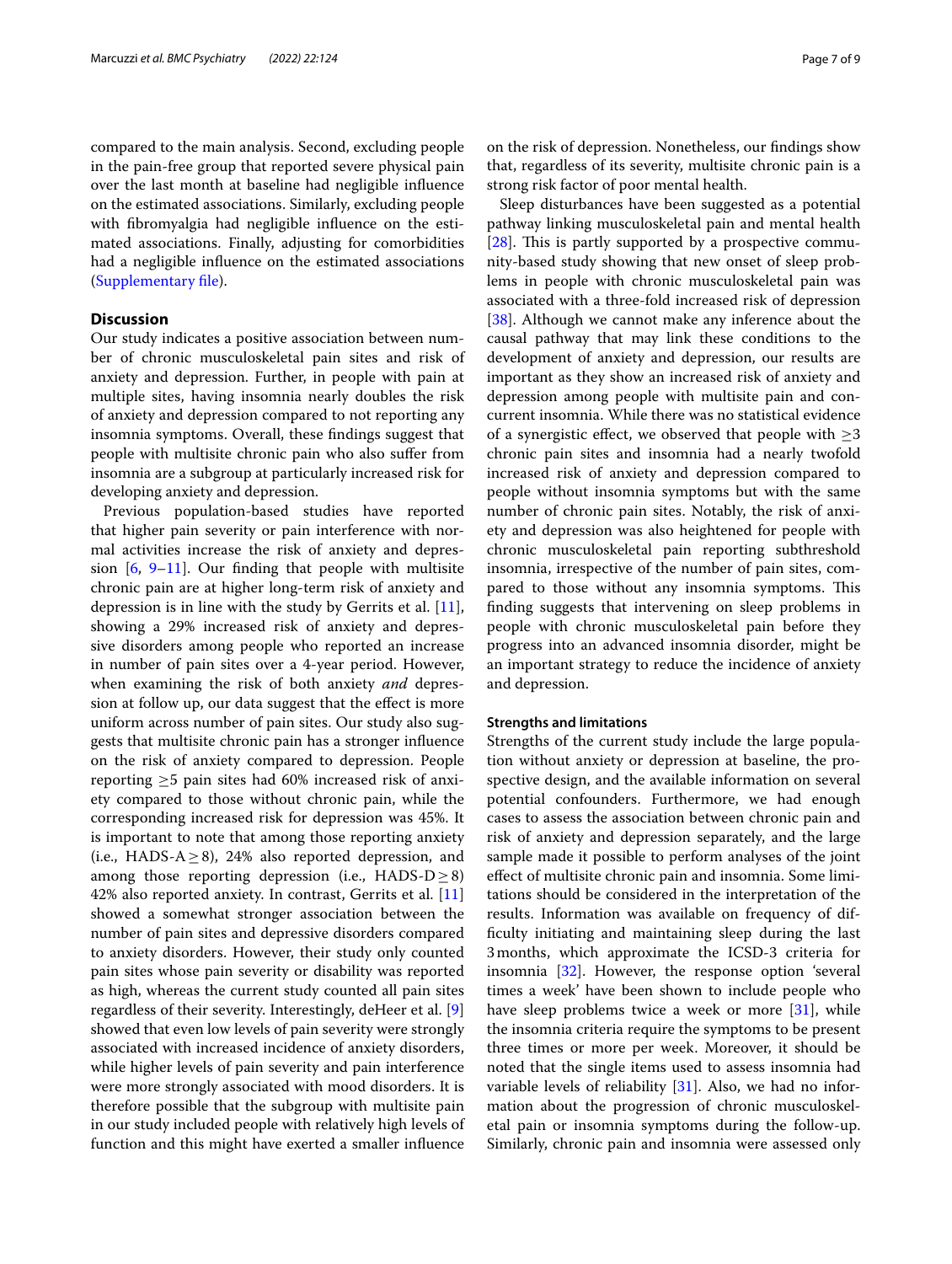at baseline, and the possible mutual infuence between these factors during follow-up could not be considered. Thus, we could not disentangle the temporal interrelation between chronic pain and insomnia or assess if people with both multisite pain and insomnia experienced more disabling pain than those without insomnia but with the same number of pain sites. In addition, no information on prescription pain medications were available to control for as these may have an infuence on sleep architecture [[39](#page-8-32)]. Also, we could not discriminate whether musculoskeletal pain was due to cancer or cancer treatment, although only  $\sim$  5% of participants reported a cancer diagnosis. Although we adjusted for several lifestyle and health-related factors, residual confounding due to unknown or unmeasured factors (e.g., genetic or familial factors) infuencing both sleep, chronic pain, and anxiety and depression cannot be excluded. Similarly, since anxiety and depression are likely to fuctuate throughout the life course [\[40](#page-8-33)], we cannot exclude the possibility that our fndings are infuenced by reverse causation, e.g., that increased predisposition to anxiety and depression leads to insomnia or chronic pain. However, the supplementary analysis indicated similar associations as in the main analysis when excluding people who reported a history of mental health problems. Finally, incident cases of depression and anxiety were assessed at the follow-up survey among those who were able to and chose to participate in both surveys. Hence, the estimated RRs may be underestimated if participants with chronic pain and/or insomnia symptoms at baseline (HUNT3) were less likely to participate at the follow-up survey (HUNT 4). A previous study showed that people with higher disease burden are less likely to participate in the HUNT Study [[41\]](#page-8-34). However, we looked at the proportions of people within each chronic pain category in those without follow-up data (i.e., not included in the analysis) and found that these were largely similar, ranging from 15.8% in those without pain to 17.6% in those with  $\geq$ 5 pain sites.

# **Conclusions**

This study shows that multisite chronic pain represents an independent risk factor for anxiety and depression. Moreover, people with multisite chronic pain who also sufer from insomnia have a markedly higher risk of anxiety and depression compared to people without insomnia but with the same number of chronic pain sites. These fndings suggest that insomnia symptoms are important contributors to the association between multisite pain and incidence of common mental health problems.

#### **Abbreviations**

RR: Risk Ratio; CI: Confdence Interval; HADS: Hospital Anxiety and Depression Scale; HADS-D: Hospital Anxiety and Depression Scale – Depression Subscale; HADS-A: Hospital Anxiety and Depression Scale – Anxiety Subscale; BMI: Body Mass Index; CAGE: Cut down, Annoyed, Guilty, Eye-opener; RERI: Relative Excess Risk due to Interaction; ICSD-3: International Classifcation of Sleep Disorders – Third Edition.

## **Supplementary Information**

The online version contains supplementary material available at [https://doi.](https://doi.org/10.1186/s12888-022-03762-0) [org/10.1186/s12888-022-03762-0](https://doi.org/10.1186/s12888-022-03762-0).

<span id="page-7-1"></span>**Additional fle 1.**

#### **Acknowledgments**

The Trøndelag Health Study (HUNT) is a collaboration between HUNT Research Centre (Faculty of Medicine and Health Sciences, Norwegian University of Science and Technology NTNU), Trøndelag County Council, Central Norway Regional Health Authority, and the Norwegian Institute of Public Health.

#### **Authors' contributions**

All authors contributed to the design of the study, to the planning of the analyses and to the interpretation of the results. A.M. carried out the analyses. A.M. and P.J.M. drafted the main manuscript text with inputs from E.S.S. and T.I.L.N. All authors reviewed and approved the fnal version of the manuscript.

# **Funding**

Not applicable.

#### **Availability of data and materials**

The data that support the fndings of this study are available from HUNT Research Centre ([https://www.ntnu.edu/hunt\)](https://www.ntnu.edu/hunt) but restrictions apply to the availability of these data, which were used under license for the current study, and so are not publicly available. Data are however available from the co-author "Paul Jarle Mork" (Email ID: [paul.mork@ntnu.no\)](paul.mork@ntnu.no) upon reasonable request and with permission of HUNT Research Centre ([https://www.ntnu.](https://www.ntnu.edu/hunt) [edu/hunt](https://www.ntnu.edu/hunt)).

#### **Declarations**

#### **Ethics approval and consent to participate**

Ethics approval was obtained by the Regional Committee for Medical and Health Research Ethics in Central Norway (Ref. 2020/104328). All participants in the HUNT study signed an informed consent form for using their data for research. The study was carried out according to the Helsinki declaration.

#### **Consent for publication**

Not applicable.

#### **Competing interests**

The authors declare that they have no competing interests.

#### **Author details**

<sup>1</sup> Department of Public Health and Nursing, Norwegian University of Science and Technology (NTNU), 7491 Trondheim, Norway.<sup>2</sup> Department of Neurology and Clinical Neurophysiology, St. Olavs Hospital, Trondheim, Norway. <sup>3</sup>Clinic of Anaesthesia and Intensive Care, St. Olavs Hospital, Trondheim, Norway.

#### Received: 10 September 2021 Accepted: 25 January 2022 Published online: 16 February 2022

#### **References**

<span id="page-7-0"></span>1. Whiteford HA, Degenhardt L, Rehm J, Baxter AJ, Ferrari AJ, Erskine HE, et al. Global burden of disease attributable to mental and substance use disorders: fndings from the global burden of disease study 2010. Lancet. 2013;382(9904):1575–86.